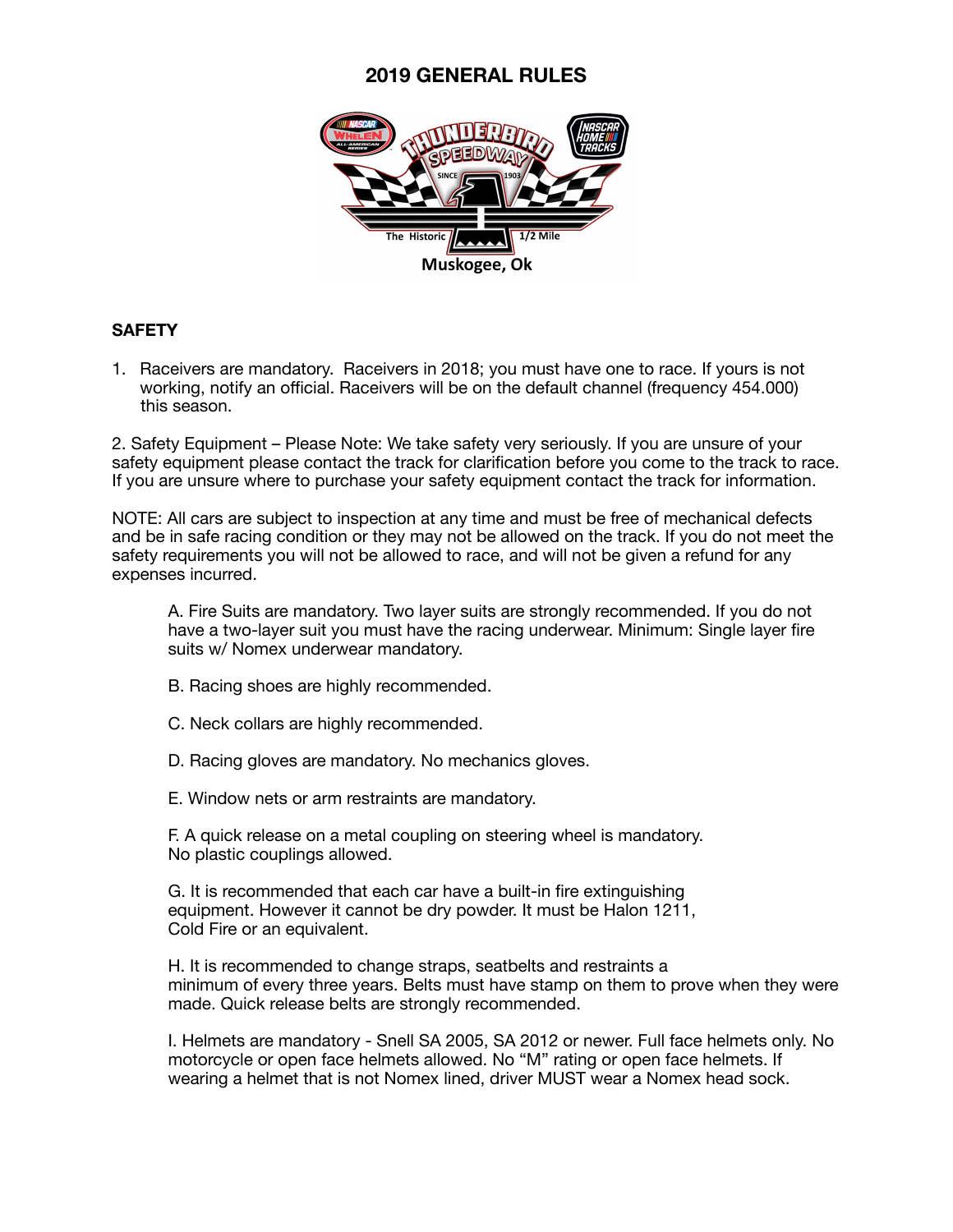J. Fuel cell mount: Fuel cell cage shall be made of 1"x 16-gauge or 3/4"x 14-gauge steel square tubing. Must be welded thoroughly. Must wrap around entire cell. Must be bolted at 4 sides with no less than 3/8"grade 8 bolts. 2 bars per side (all 4 sides) & 2 straps on top min. 1/8"x 2". There will be a zero tolerance policy regarding Consult a race chassis shop for assistance.

K. Adding Weight: Weight added to all cars must be added in front of rear end and below the deck with two 1⁄2" bolts.

### **ORDER OF EVENTS**

3. Driver's sign-in/draw is located inside the pit office. All drivers must be signed in and draw 30minutes before posted race time or start at the rear of the heat race.

4. Hot lap sessions are 30-45 minutes prior to the race time. Each driver is responsible for being ready to hot lap. No hot laps after the races start or finish unless approved by the Race Director. Hot laps will generally follow packing the track. If you do no participate in packing the track you will not be allowed to hot lap.

5. Order of events will be posted on the Pit Board. It is the driver's responsibility to know when they race and lineup on time. Drivers are expected to be ready to race when they come on the track (window net up, gloves on, helmet on, etc.). If you are late as your race is exiting the staging area, you will go to the rear of that race.

6. Keep the Show Going – Be ready to go when your race is called. Fans come to see a show, not delays.

- A. If you are the first race after intermission, you have 10 minutes after intermission begins to get in the staging area. Once intermission is over, that race will begin.
- B. After a caution flag is flown, get in line, allow the officials to put you in order.
- C. Pack the track when asked or we will race on a sloppy surface.

7. The distance of each race and the number of cars going to tech after each race will be posted on the lineup for that race. If a driver goes to his/her pit before going to tech he/she will be disqualified from that race. If a driver is not sure where they finished, go to tech anyway. NOTE: For more accuracy, it is recommended to weigh your car using the track scales before the races begin.

8. Competing in multiple classes: If a driver is scheduled to run in back to back races he/she should notify an official as soon as the line-ups are posted. This will ensure that the driver is given adequate time to switch cars and join the l line-up. Have your car ready in the staging area with a crew member.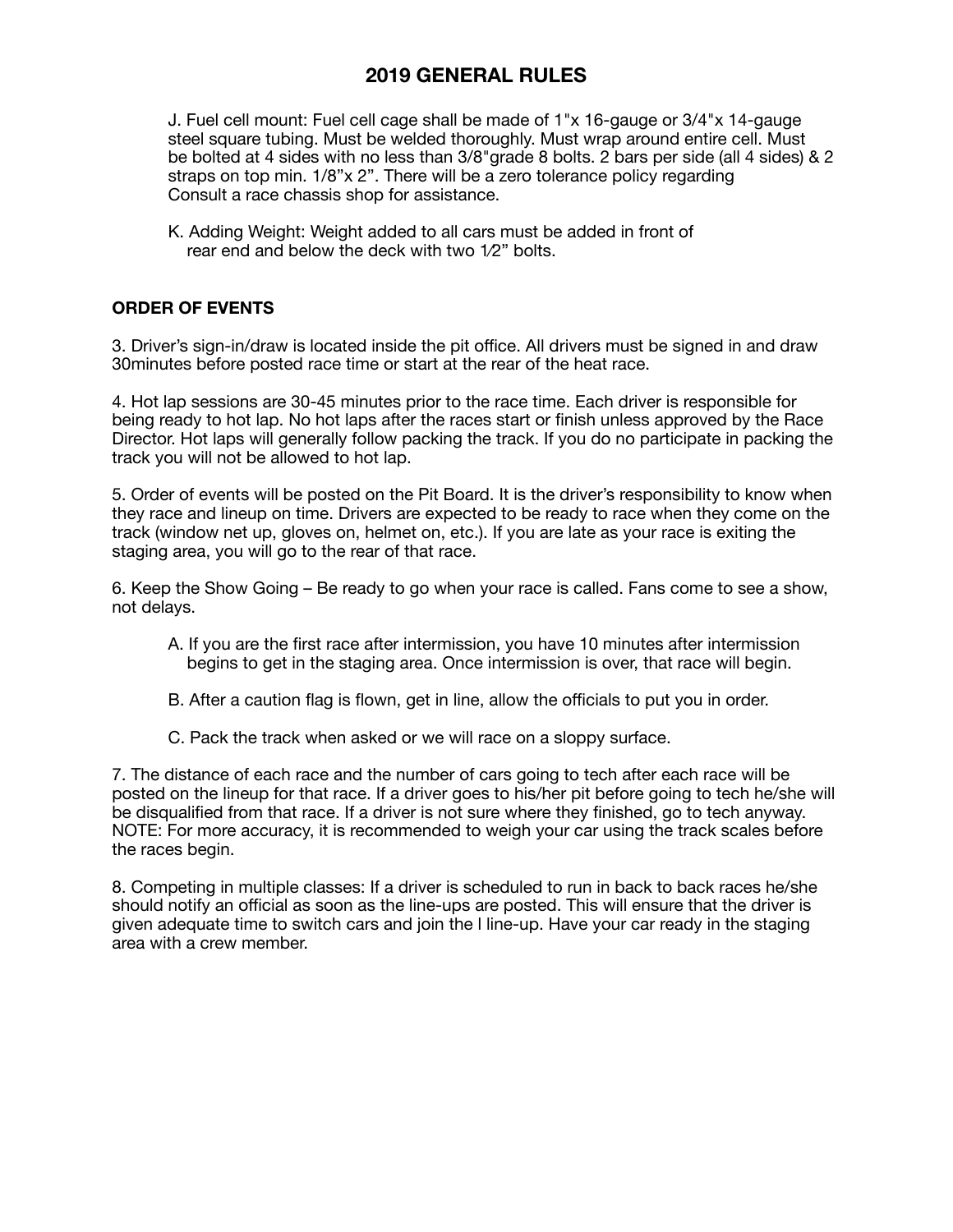#### **RACE PROCEDURES**

Times may be altered for special events.

 9.Heat race line-ups for weekly points races are determined by draw and A- Feature lineups are inverted based on a point-average system using the procedures below:

- A. Heats are lined up by draw on the first race points average after first race.
- B. "B" mains are lined up straight up from heats with highest finishers to front.
- C. When one heat is run, top five qualifiers will be inverted for feature lineup according to season point average. When two or five heats are run, the top 10 qualifiers will be inverted for feature lineup according to season point average. When three, four or six heats are run, top 12 qualifiers will be inverted for feature according to season point average. Thunderbird Speedway reserves the right to relocate a driver from an invert position to the rear of the field if deemed necessary for the safety and well-being of all involved. Remainder of A-Feature is lined up straight up from heats and/or B-Features.
- D. A driver that qualifies but has no point average shall be lined up in last invert position. Should there be more than one driver with no point average, positions will be lined up at discretion of officials.
- E. If a driver is absent for two consecutive events (excluding rain-outs), upon his/her return shall be treated as a new car for the first week he/she returns.
- 10. Heat race line-ups for special events and the first points race of the season are determined by draw and Feature lineups are determined by passing points. Officials may opt to implement an invert or redraw for the feature lineup, which will be determined and announced prior to the event.
- 11. All races begin at the start/finish line. There will be a cone in place at the bottom of turn four and a line marked on the wall. Stay nose to tail, when you see the green flag and you are past the cone you start racing. Pay attention to the lights; if the lights are out you will be getting the green.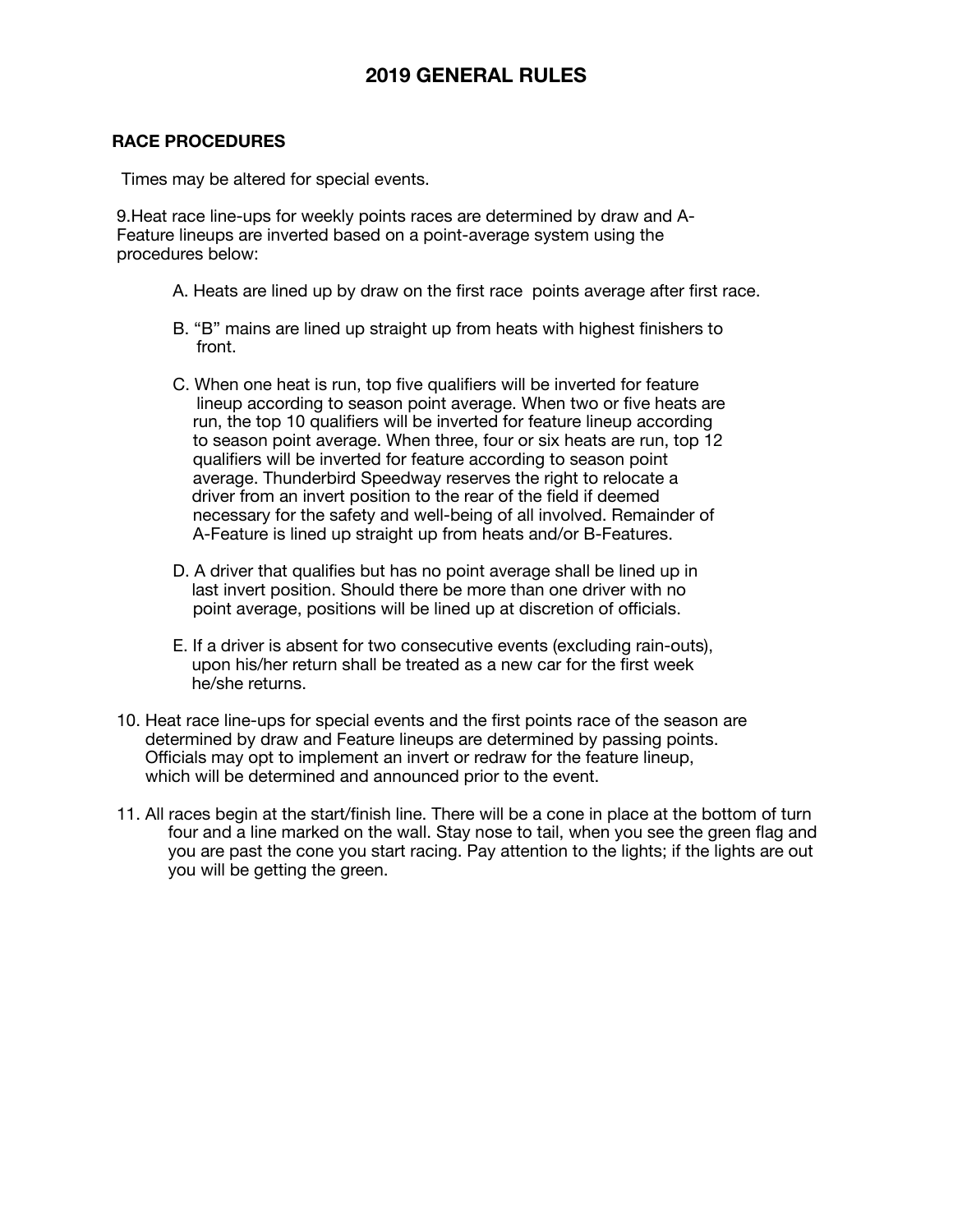#### 12. **Restarts**

A. Single File:

 Restarts in heat races and B-Mains during weekly points races will be single-file, and will take place off of turn four. Stay nose to tail; when you see the green flag and are past the cone you start racing. You will be docked two positions for jumping the start.

B. Double File:

 Restarts in the A-Main will be double file for up to three cautions (five for Modifieds) in weekly points races. After the third (or fifth) caution, restarts will be single file. Restart procedures for special events will vary per event and will be declared in the drivers' meeting.

- C. Double file restarts (Delaware-style) will be conducted accordingly: Yellow flag restarts will be double file with the leader being the only car on the front row. When the cars are in the correct order the officials will point the leader out front by themselves and split the rest of the field to inside and outside. The 2nd place car has the option to take the inside row or outside row behind the leader. The rest of the field will fall in order.
- D. \*Officials may opt to change to a single file restart if track conditions warrant or if there are issues with double-file restarts.
- E. No jumping the starts/restarts. If you are called for jumping it will count as a caution. Remember, if you cause two cautions you go to the pits.

#### 13. **Flags:**

- A. Green Starts the race.
- B. Yellow –Use extreme caution. Slow down immediately, We DO NOT race back to the yellow.
- C. Red STOP! There is a blockage on the track or a condition that requires emergency attention.
- D. White One lap remaining in the race
- E. Checkered End of the race
- F. Blue / Yellow Hold you line for faster traffic
- G. Black (rolled) Warning to field or driver

 Black (open) – You have been disqualified from that race; exit directly to the pits or to the infield.

14. We DO NOT race back to the yellow. Slow down immediately when the Yellow light or flag has been thrown. All cars must get single file. There will be an official on the Raceciever to get you in order. If you are out of order we will correct it before the green. NOTE: If you refuse to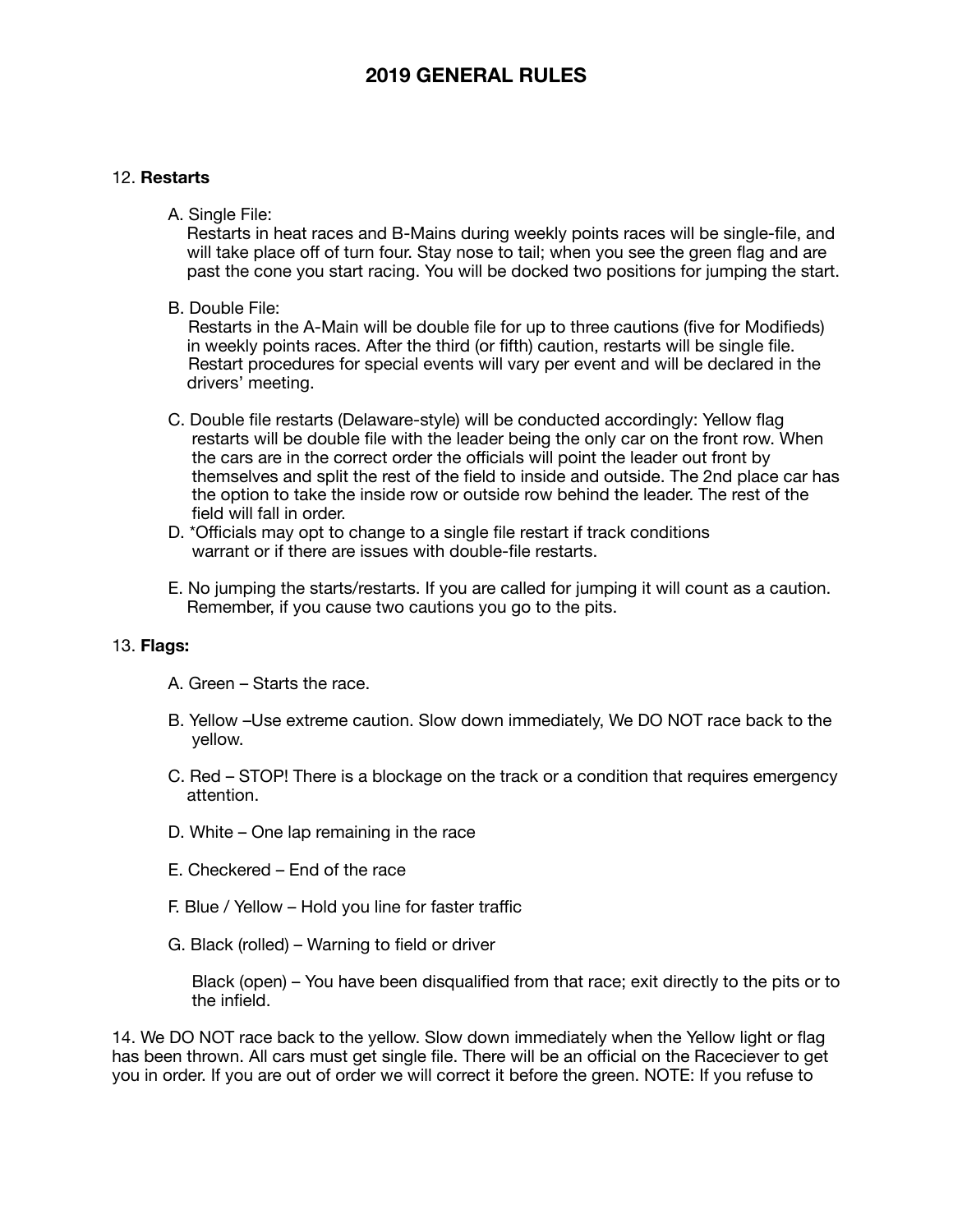stay in single file after an official has directed you to get in line, you will be sent to the tail of the field. If you do not fall to the tail back the field as instructed you will not be scored.

15. A Red Flag means STOP as soon and as safely as you can. If a driver fails to stop (other than avoiding a wreck) he/she will be sent to the rear of the restart.

- A. Any driver that continues around the track will be disqualified from that race.
- B. No working on cars under a red flag.

 16. Rain during a race or other extenuating circumstances: If the race on track is delayed prior to being halfway completed, it will resume at a later time beginning with the most previous scored lap. If the race is delayed after being halfway completed, it will be deemed an official finish.

 17. Cars should enter the track in turn three and exit the track in turn one. There will be an official at turn three to control the cars going onto the track. (There will be NO cars re-entering during green flag conditions). Do not enter the track until directed to. If your car has problems, pull to the infield during a green flag. DO NOT cross traffic during a race under any circumstances. Wait until a caution comes out to exit safely, however DO NOT exit until a track official instructs you to exit.

18. Drivers who exit the racing surface may not be allowed to return to the race. Drivers who use the hot pit area may return to competition. Drivers who go to the hot pits in the A-Feature will get two pace laps to return to the race. This is the only situation in which a driver will be granted pace laps to continue racing.

### 19. Scoring

- A. Line-ups after a caution will be according to the last lap scored. The cars involved in the caution will line up on the rear.
- B. Lapped cars will be instructed to go to the rear.
- C. A first lap caution may results in cars involved being sent to the rear or all cars retaining their spot, dependent upon the circumstances which caused the caution
- D. Drivers must take a green flag to be considered officially present on a race night. Drivers who do not start their main event ("B" or "A") will not be paid.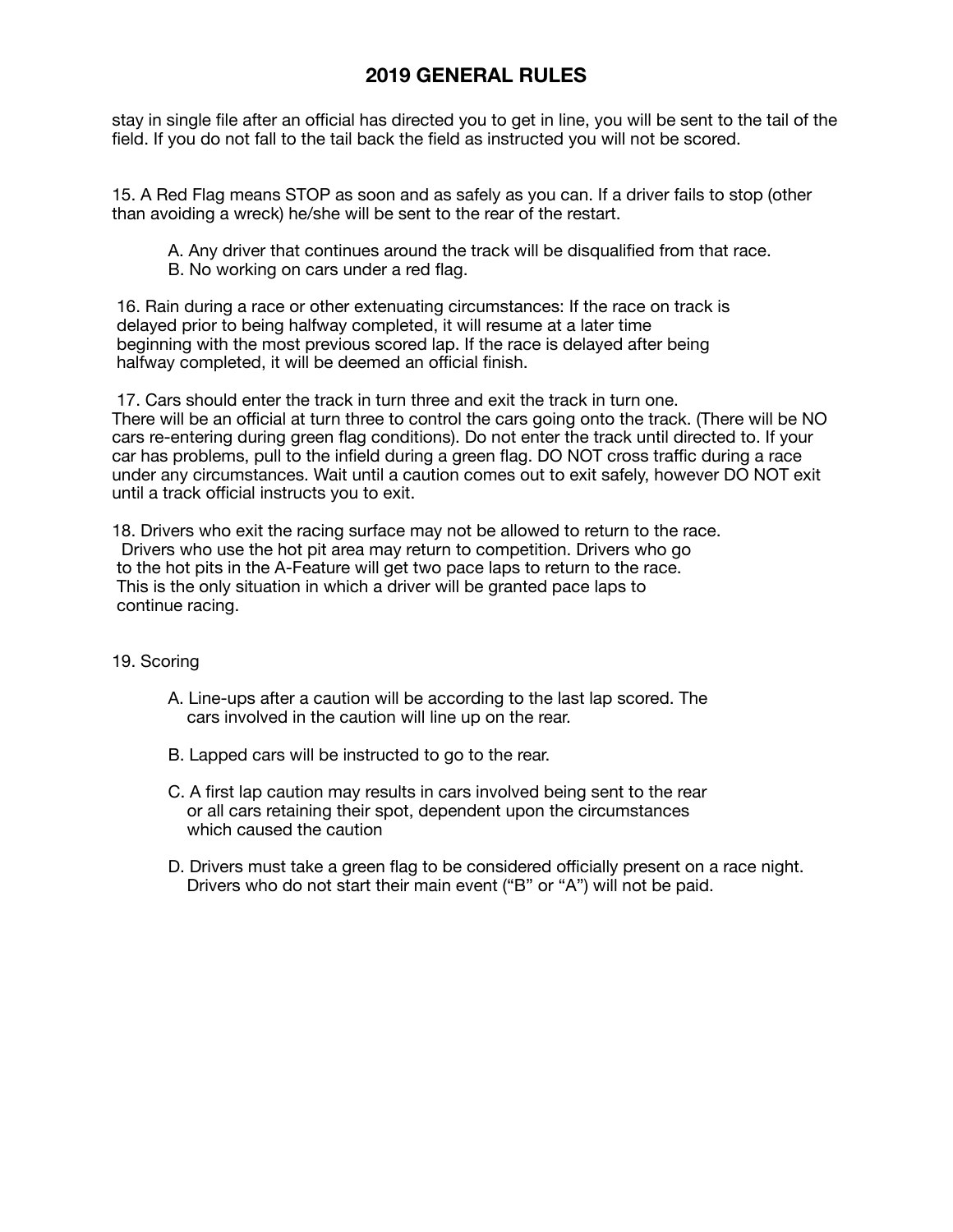#### 20. **Caution rules**

- A. Two Caution rule If a car is involved in two cautions in a single event they will be disqualified.
- B.Five Caution rule in the A-Feature: After the fifth caution, ANY cars (whether a single-car or multiple-car incident) involved in a caution will be sent to the pits.
- C. Rules may be amended to include a time limit on Feature events if officials deem necessary.
- 21. Drivers who cannot maintain a competitive speed may be sent to the pits.

22. A driver will not be allowed to change cars once a race has started or become an official race. A driver must finish in the same car that he/she qualifies with. (Cannot change cars after heat races).

- 23. Rough driving/multiple car incidents
	- A. Contact involving two or more cars resulting in a caution, ALL drivers involved will be sent to the tail.
	- B. A rough driving disqualification (black flag) will result in the driver being scored in last-place and receiving last-place pay.
	- C. Blatant contact with another car will result in a disqualification that will remove all of the driver's points and pay for the contest, and may result in further disciplinary action.

#### 24. **Tech**

- A. The drivers required to go to tech following each race will be the top three finishers unless otherwise noted or instructed by officials. Thunderbird Speedway may direct any competitor to the tech area.
- B. One crew-member per driver allowed in the tech area.
- C. No crew-members from one team allowed in the vicinity of another team's car while being teched.
- D. No traction control devices are allowed in any class.
- E. Three Wins: Any driver that wins three races within one racing season is subject to an extensive technical inspection.
- F. Protest: See each individual division's rules for protest and claim rules and procedures.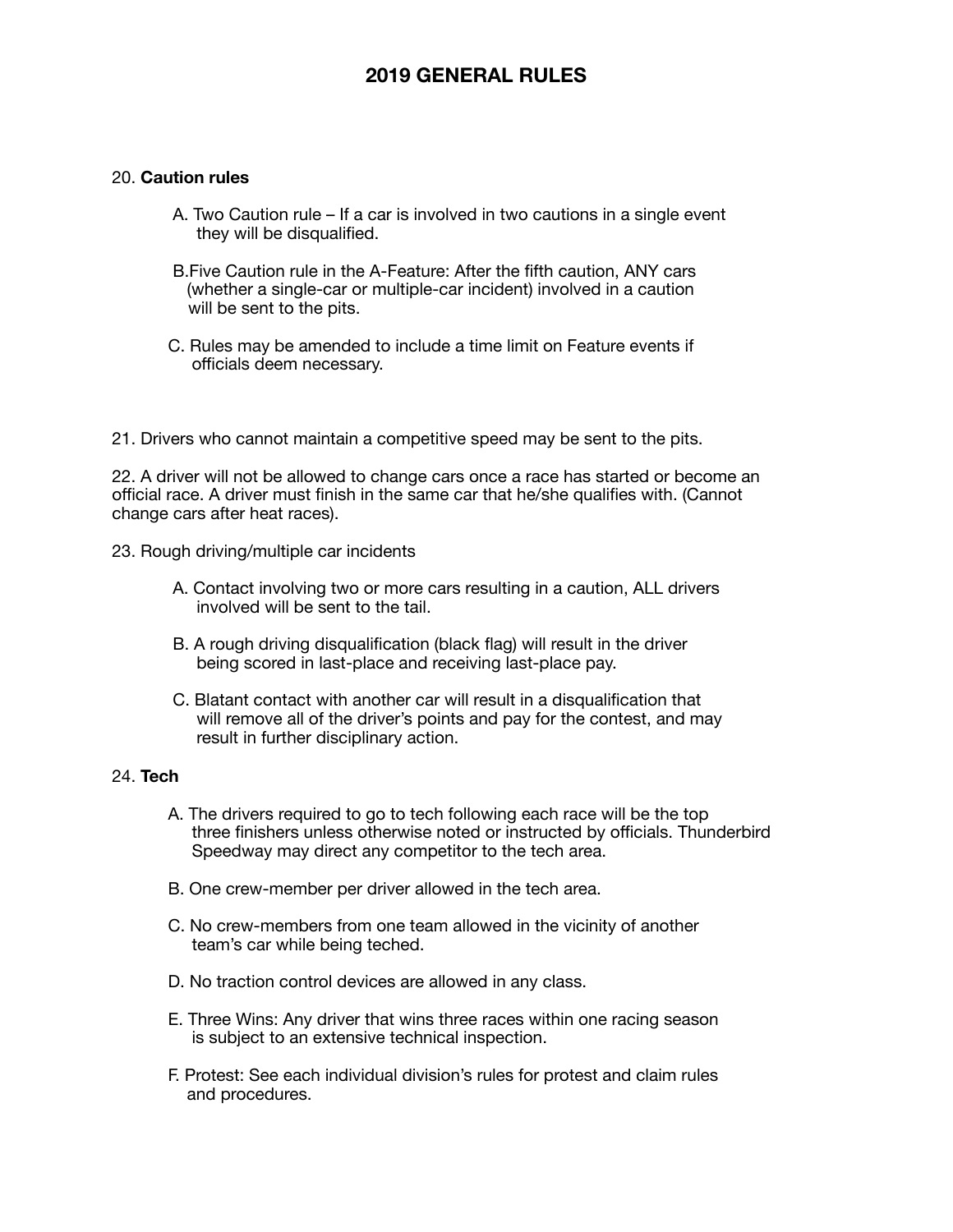G. Car numbers must be legible by the scorers (visible from the press box). Numbers must be on both sides and on top of car, must be at least 18" x 5" on the sides, numbers should be at least 24" x 5" on the roof, and numbers must be a contrast to color of car. If multiple cars in the same division are identical they must have a noticeable difference in the number. If you are unsure about your number please contact the nearest official or the pit office. NOTE: if your number cannot be read you will not be scored. If you have been warned about your number you will not be scored the following week if the number is not corrected.

25. No pit personnel on the track during the race, whether there is a caution or stoppage in the race or you will go to the rear or your car may be disqualified from the race. This is your warning.

### **CONDUCT**

26. Fighting will result in a minimum of two weeks suspension and loss of points and pay for that night. The driver or crew-member who instigates a fight by entering another driver's pit will be penalized. A second incident will result in a one-year suspension from the track or an indefinite suspension based on severity. Assaulting any track official will result in a one-year suspension from the track or an indefinite suspension based on severity.

- A. Any driver, crew member or any person associated with any driver that is heard conspiring against another driver will be suspended indefinitely; championship points will be removed and they will not be allowed to return until further notice.
- B. On the track incidents can translate to championship point penalties, fines and suspensions at management's discretion. This includes any driver that exits their car with the intention of starting an altercation, any driver that intentionally wrecks another driver or hits another driver under caution.

27. Using a racecar in a threatening manner toward another person anywhere on the premises of Thunderbird Speedway at any time shall be cause for immediate disqualification and possible indefinite suspension based on severity.

28. No speeding in the pits: Race cars or pit vehicles. Infractions may result in disqualification.

29. Any person caught sneaking into the pit area or anyone caught with a bogus pit pass will be banned indefinitely. The offender will be charged with TRESPASSING!

- A. Driver must have pit pass on when going through the tech area or they may be disqualified.
- B. NO one shall enter the pits at any time without a pit pass and / or signature on the sign-in sheet.
- C. Anyone caught passing a pit pass to allow another person to enter the pits will be suspended indefinitely.